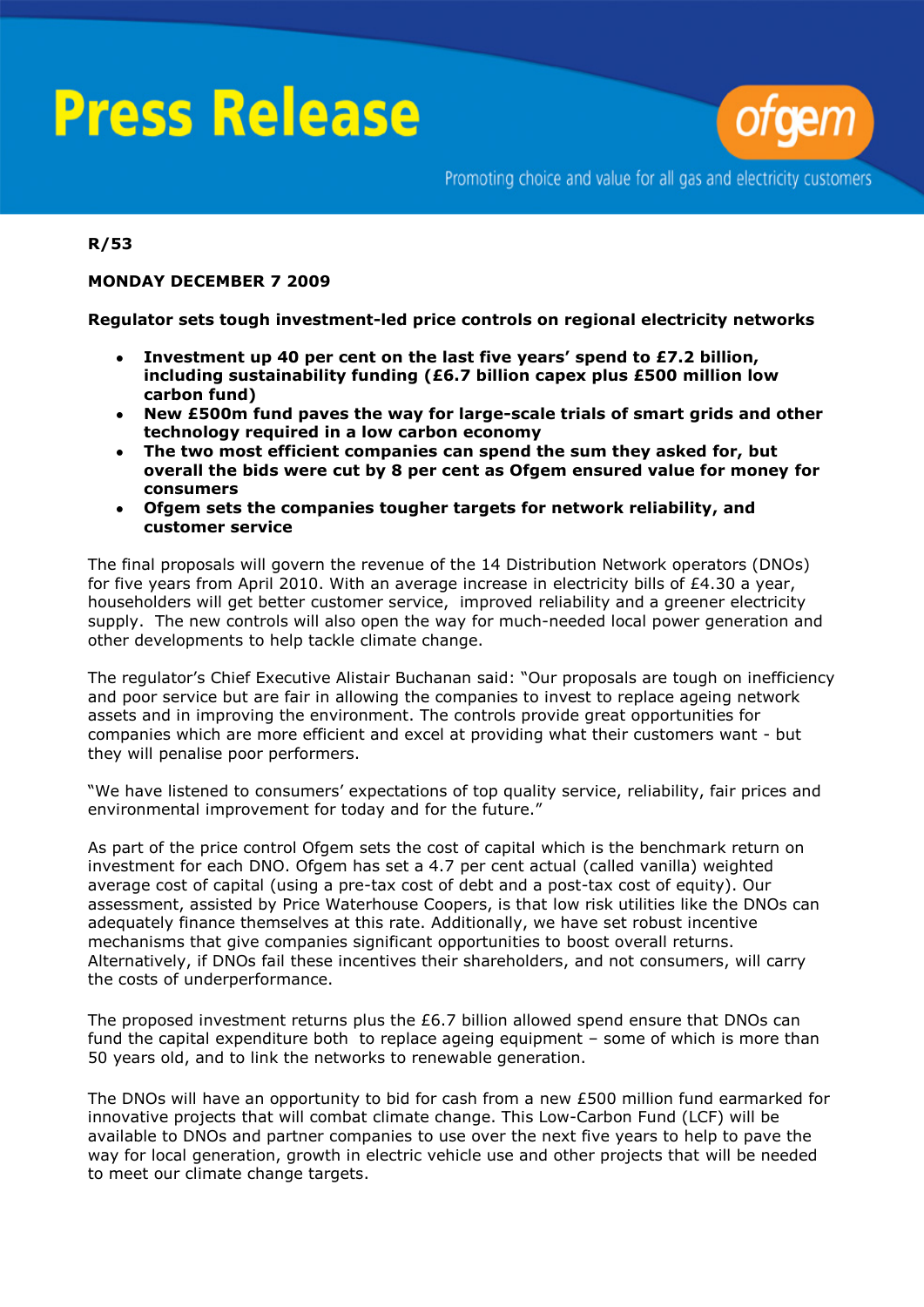Ofgem chairman Lord Mogg said: "This fund breaks new ground in regulation. Its objective is to encourage companies to be more innovative with new technologies and commercial arrangements. This will allow companies to play a full part in combating climate change. The fund demonstrates Ofgem's commitment to meeting the challenge of a low carbon economy."

Ofgem has also reformed the treatment of DNO pension costs to strike a fairer balance between customers, employees and shareholders. This package is inline with incentives faced by other regulated utilities and private companies.

-ends-

#### **Notes to editors and analysts**

1. The 14 DNOs are regional monopolies and customers rely on regulation by Ofgem, rather than normal competition, to get the service they require at a reasonable price. We set the total revenues that DNOs can collect from customers and we place incentives on DNOs to innovate and find new ways to improve their efficiency and quality of service. This is achieved through a price control which we set every five years. The current price control expires on 31 March 2010 and the fifth distribution price control will run from 2010 to 2015.

2. Electricity customers pay around £3.6 billion annually for the distribution of electricity from the high voltage national grid to homes and businesses. This accounts for approximately 16 per cent of domestic customer electricity bills, with a typical domestic customer paying about £76 a year.

3.The DNOs will be able to raise their charges by 5.6% per annum on average with a range of between -4% to +11% across the country. For a typical household, this represents an extra  $£4.30$  a year. The DNOs are also introducing new charging arrangements on 1 April next year that will alter the share of revenues collected from different types of customer. The new charges will better reflect the costs to the DNOs of serving different types of customer. They are designed to better reward customers who make less use of the network by installing local (or micro generation) or who are more energy efficient. Suppliers will have to decide how and when to recover any increases from different types of customers. So the actual increases that business and domestic customers will see will differ from these average figures. We have made clear to the companies that they must explain clearly to business customers and suppliers how their charges will change from next year and the reasons for those changes. The companies are already meeting with their customers to explain the changes.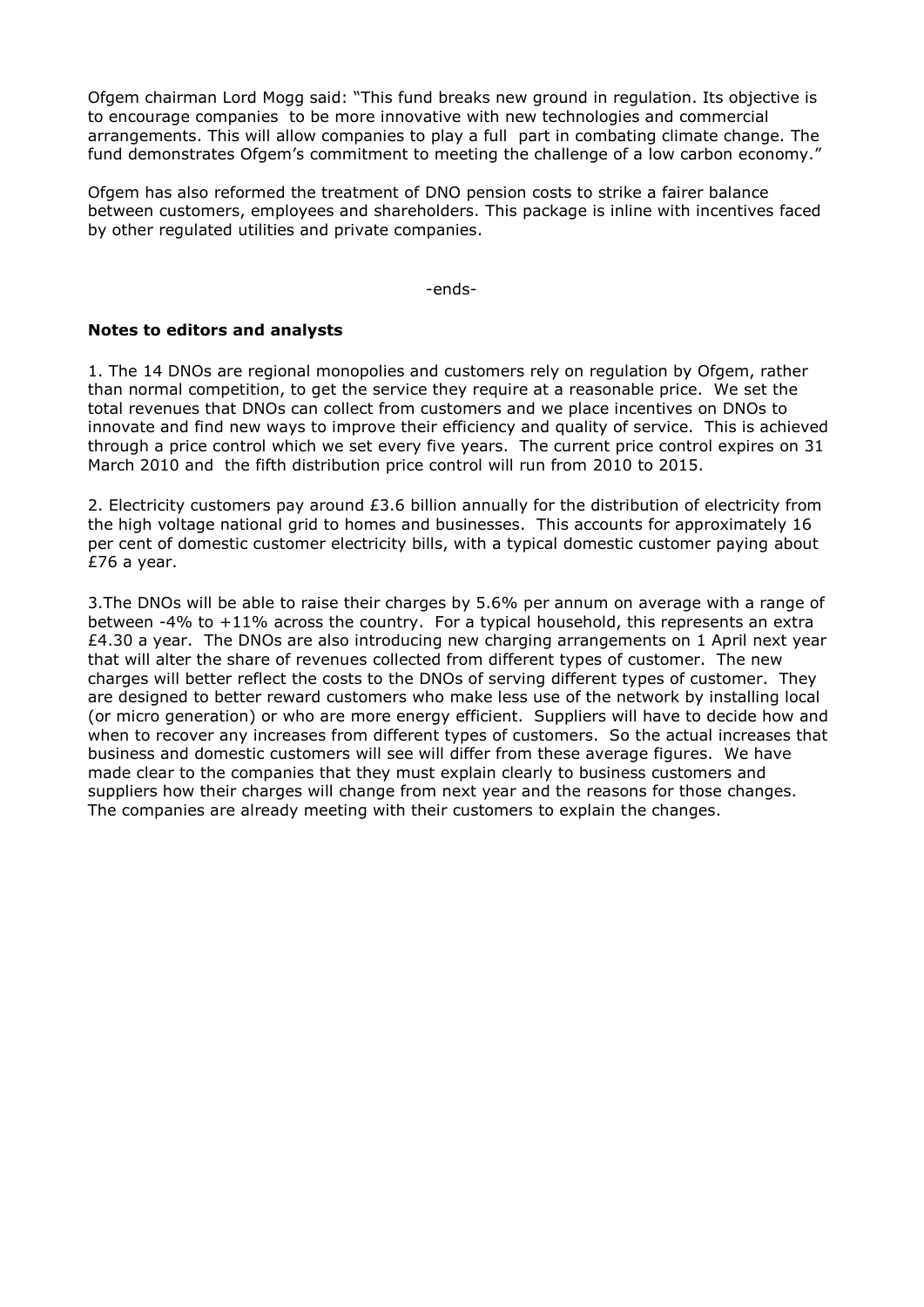## 4. **Financial information**

The table below shows the components of the cost of capital.

| <b>WACC</b>     | <b>Final</b>     |
|-----------------|------------------|
|                 | <b>Proposals</b> |
| Cost of debt    | 3.6%             |
| Cost of equity  | 6.7%             |
| Gearing         | 65.0%            |
| WACC (vanilla)  | 4.7%             |
| WACC (post-tax) | 4.0%             |
|                 |                  |

Figures in real terms

5. Pensions costs account for about 10% of the costs of running a DNO. After a long and thorough consultation (including for the first time a consumer advisory panel to assist Ofgem's governing Authority in their assessment) Ofgem has decided to make some changes to the way we fund pension costs. These will strike a fair balance between customers, employees and shareholders. The new arrangements are designed to make the paying off the large pension deficits as affordable as possible for energy customers by spreading payments over a longer fifteen year period. The new incentives on managing future pension costs are designed to mimic those faced by other regulated utilities and private companies whilst acknowledging the more limited control DNO's have over these costs (About half of their employees have protected pension rights under legislation put in place at privatisation in the early 1990s.

6. One of the greatest areas of concerns for customers is the connection service that the DNOS currently offer. We are introducing tough new standards that will require DNOs to provide quotes and complete work to set timetables or have to make automatic compensation payments to customers. The companies will have to significantly improve current levels of performance from day one to avoid having to make these payments. We are also putting in place measures to increase competition for larger connections to help drive up service and lower prices.

7. As stipulated is the Initial Proposals in August 2009, Ofgem is making a statement on merger and acquisitions policy at this time (Final Proposals). Ofgem is consulting on its proposal to suspend its policy on mergers between energy network operators until its full review of those policies is complete. The regulator is minded to consider any mergers that occur while the review is in progress on a case-by-case basis. Ofgem's decision to reconsider merger policy arose from the major changes in ownership structure that have occurred in energy networks since the thorough review in 2002, and the issues that possible future mergers raise. A review now is important to ensure policies remain fit for purpose. Ofgem's role in network merger activity is to advise the Office of Fair Trading which can approve or reject a merger or refer it to the Competition Commission. Ofgem may need to advise the European Commission where a merger has an impact on other European markets. Ofgem is also able to propose conditions on merged entities through modifications to the companies' licences. Today's statement starts a new process, that is separate from the distribution price control.

#### **8. Transforming the networks for a low carbon future**

We have given the DNOs clear incentives to play a greater role in tackling climate change and to do all that they can to facilitate the transition to a low-carbon economy. These measures include: